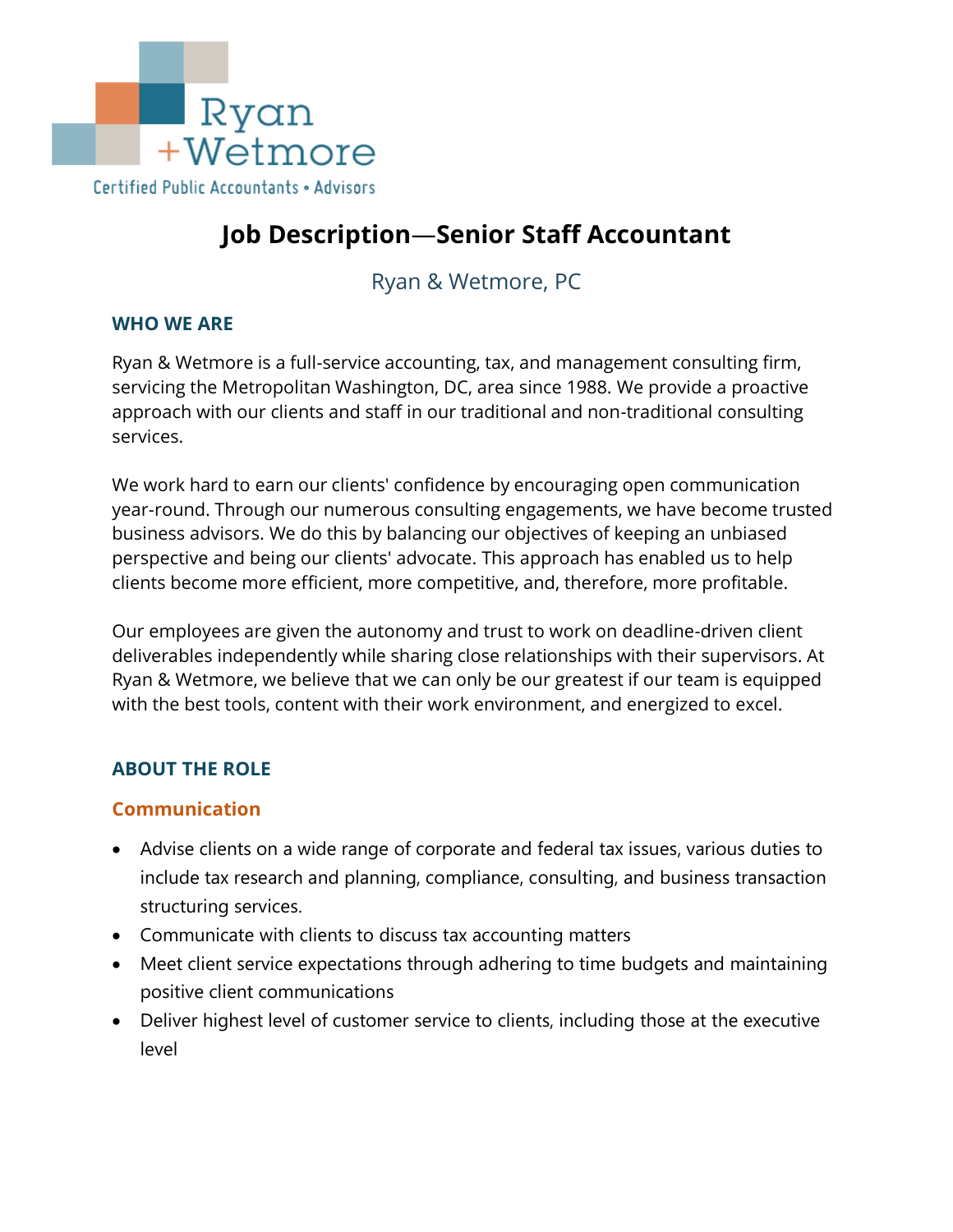• Communicate with client personnel in order to identify and assess existing client accounting processes, internal controls, and compliance with regulatory requirements.

#### **Technical Work**

- Provide tax compliance, planning, and advisory services to Ryan & Wetmore, P.C. clients
- Proactively research existing and proposed tax law to determine impact on clients' financial position; present finding / recommendations to clients as appropriate
- Experience and understanding of flow through taxation, Partnership and S Corp.
- Perform audit procedures, over cash, A/R, inventories property and equipment, prepaid, A/P, accrued expenses, debt and general income statement accounts in client financial statements and propose adjusting journal entries when needed.
- Review accounting transactions and consider appropriate application of generally accepted accounting principles.
- Prepare financial statement footnotes (on areas audited) and internal control observations and recommendations.
- Research fundamental issues using online tools.

#### **Professional Development**

- Perform other duties as needed on engagements and as assigned by supervisory personnel
- Gain an understanding of Firm policies, procedures, and professional standards through observation and inquiry and adheres to them.
- Demonstrate positive attitude towards Firm and profession.
- Represent the Firm in a favorable and professional manner.
- Develop initiative, interpersonal skills, and practical application of technical knowledge.
- Perform other related duties assigned by immediate supervisor and other Firm management as required.
- Confidentiality of Firm and client information is critical.

## **ABOUT YOU**

#### **Requirements**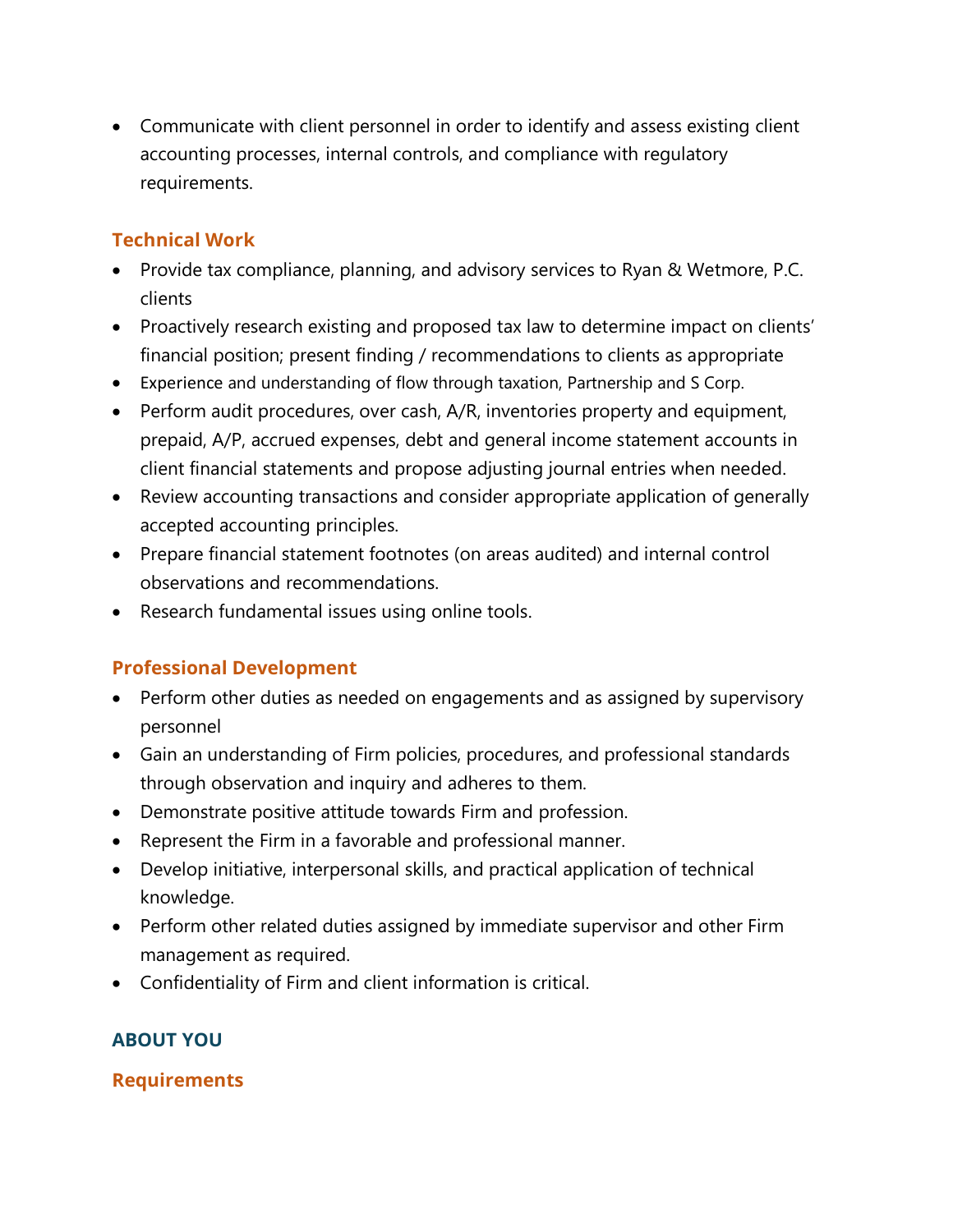- 3-5 years of experience (Previous hands-on public accounting internship experience is preferred) Staff Accountant level
- CPA certified or the eligibility to work toward obtaining a CPA license
- Meets the minimum requirements for the CPA exam (e.g., 150 credit hours) before start date of employment
- Bachelor's degree in accounting with 150 credits
- 3.0 cumulative GPA strongly preferred with equal or stronger performance in your major
- Participate in extracurricular activities or prior job experience and demonstration of leadership abilities
- Sharp analytical skills enhanced by a commitment to professional development
- Desire to work closely with Partners and clients to provide exceptional service
- Excellent project management, analytical, interpersonal, oral and written communication skills.
- Ability to function in a team environment and to thrive and adapt in a fast-paced, dynamic environment.
- Integrity, dependability, and trustworthiness.
- Strong skills with general office use software and an ability to adapt to new software applications
- Proficient with personal computers and spreadsheet software programs.
- Frequent same day travel for work at clients' offices using a personal vehicle.
- Able to work moderate overtime throughout the year with heavier overtime required during certain business cycles.

## **Benefits**

- Competitive Salary
- Health, Dental & Life Insurance
- Prescription Drug Plan
- $\bullet$  401(k) Plan
- Dependent Care Plan
- Parking Reimbursement
- SmartBenefits® Program
- 10 Paid Holidays Annually
- 16 days of Paid Time Off PTO (0-5 years of employment)
- 21 days of Paid Time Off PTO (over 5 years of employment)